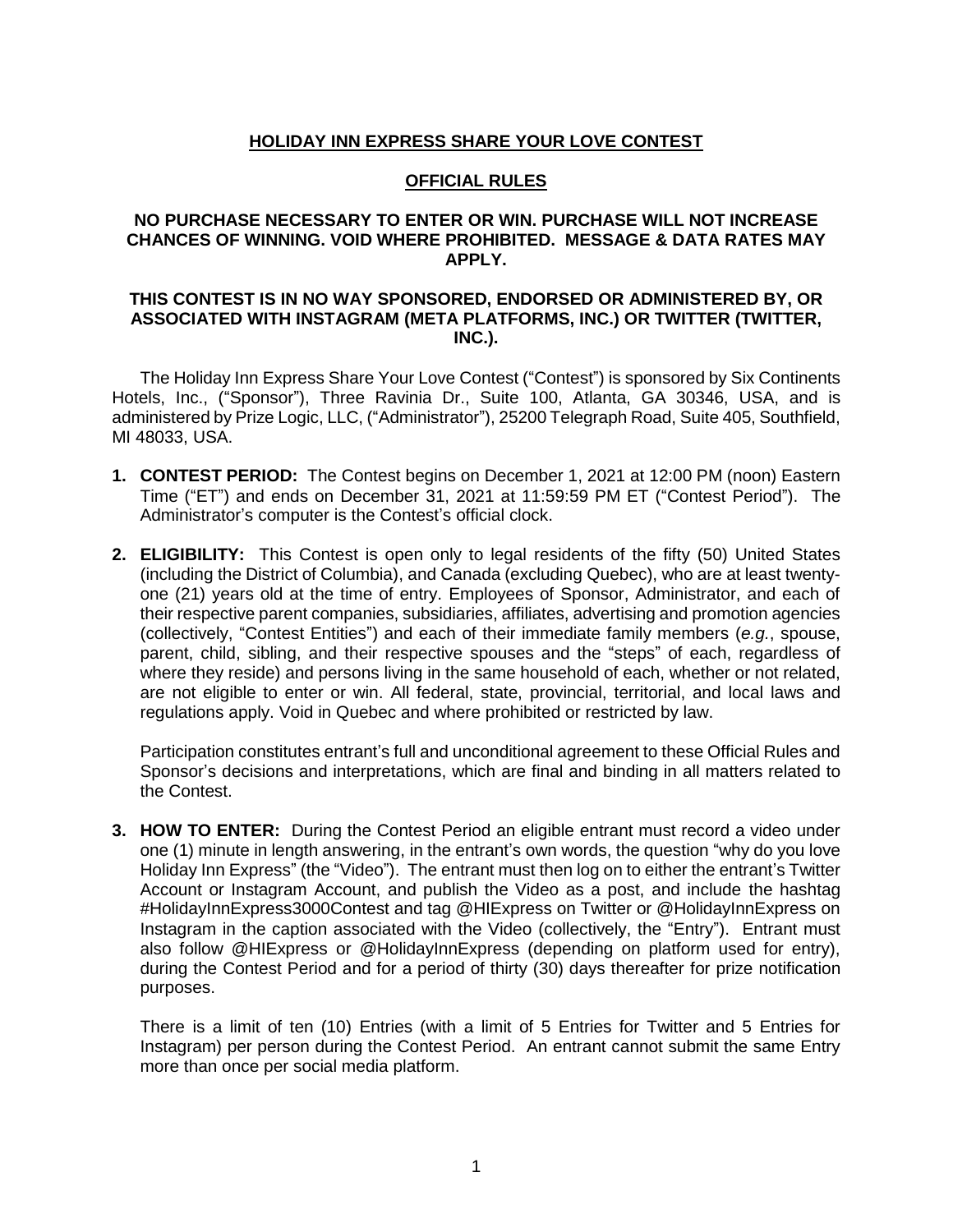If an entrant participates on Twitter, the entrant must have a Twitter account. Entrants may create a Twitter account at no cost by logging on to http://twitter.com. Use of Twitter will be subject to that service provider's privacy policy and terms of use. The Twitter privacy policy and terms of use are available at: https://twitter.com/privacy/ and https://twitter.com/tos/. Due to the way Twitter operates its services, all relevant Tweets must be public in order for the applicable Entry to be eligible.

If an entrant participates on Instagram, the entrant must have an Instagram account. Entrants may create an Instagram account at no cost by logging on to http://instagram.com. Creation of an Instagram account requires entrant to agree to Instagram's Terms of Service and Privacy Policy, available at http://instagram.com/about/legal/terms/ and http://instagram.com/about/legal/privacy/, respectively. Due to the way Instagram operate its services, Entries from Instagram users with "protected" accounts (i.e., entrant has set entrant's account so that only people the entrant has approved can view entrant's updates) may not be received.

By submitting an Entry, each entrant agrees that entrant's Entry complies with these Official Rules, including the Entry Guidelines and Requirements set forth in Section 4 of these Official Rules. Each entrant also agrees that Sponsor or Administrator may disqualify the entrant from the Contest if Sponsor or Administrator believes, in their sole and absolute discretion, that an Entry fails to comply with these Official Rules.

### **By entering, each entrant warrants and represents the following with respect to entrant's Entry: (a) the Entry will not infringe on any rights of any third parties and (b) that entrant has not and will not take any action that interferes with the rights granted to Sponsor under these Official Rules.**

By submitting an Entry, entrant hereby grants permission for the Entry to be posted on the Sponsor's website or other website for public view during the Contest and after the end of the Contest has ended. Further, entrant hereby understands and agrees that, at Sponsor's sole discretion, entrant's Entry may be posted to the Sponsor's website, Sponsor's Twitter account, Sponsor's Instagram account, or other social media sites associated with the Sponsor.

If an entrant enters the Contest on entrant's mobile device, message and data rates may apply. Entrants should consult their wireless service provider regarding its pricing plans. Entrants should review their mobile device's capabilities for specific app instructions.

# **4. ENTRY GUIDELINES AND REQUIREMENTS:** Each Entry:

- Must be in English;
- Must comply with Twitter's or Instagram's posting requirements depending upon the platform on which the Entry is posted;
- Must contain the hashtag #HolidayInnExpress3000Contest and @HIExpress (on Twitter) or @HolidayInnExpress (on Instagram);
- Must be entirely the original work of the entrant (not copied, adapted, or reproduced from any other source and not a collaboration with any other person) and must not contain material that violates or infringes another's rights, including but not limited to privacy, publicity or intellectual property rights, including copyright infringement, or legal or moral rights of any third party, living or deceased (e.g., names, logos, symbols,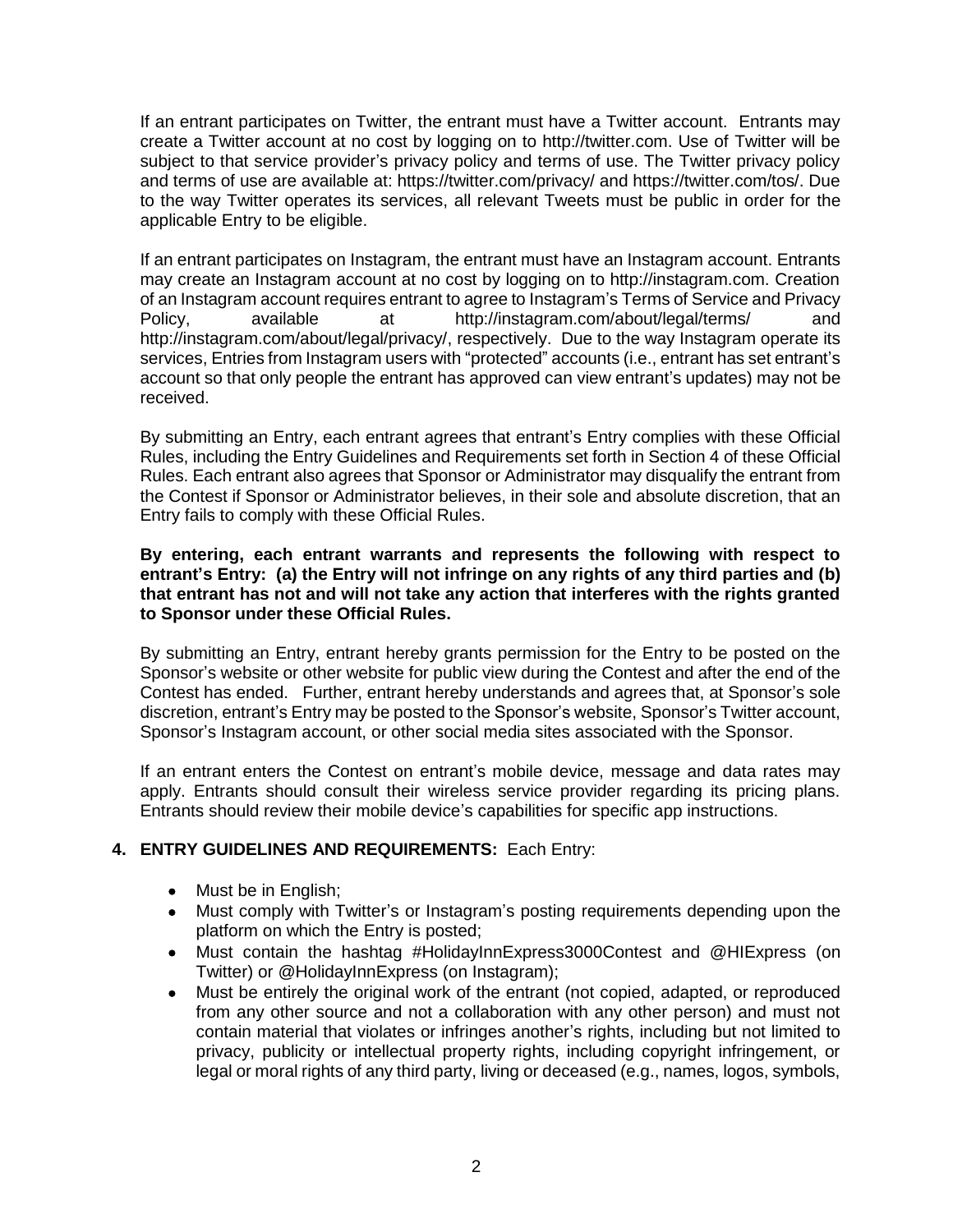slogans, submissions that belong to others, Entries of other people, quotes from other people, or parodies of other people);

- Must not have been submitted previously in a promotion of any kind or have won any awards or promotions;
- Must have approval from any persons appearing in the Entry and the entrant must be able to provide express written consent of every such person appearing in the Entry (or if such person is a under 18 years old, then express written consent of the minor's parent/guardian) to Sponsor and/or Administrator if requested;
- Must not disparage Sponsor, Administrator, or any other person or party affiliated with the promotion and administration of this Contest; or any third party individual, organization, or entity;
- Must not include personally identifiable information;
- Must not include any logos, brand names or trademarks other than Sponsor's, which Sponsor has granted entrant a limited license to use for purposes of this Contest as set forth in Section 5 of these Official Rules. Sponsor reserves the right to disqualify any Entry, if Sponsor believes, in its sole and absolute discretion, that there is any inappropriate use of a logo, brand name, or trademark;
- Must not contain, facilitate, reference, or use material that is dangerous, illegal fraudulent, inappropriate, indecent, lewd, pornographic, obscene, hateful, tortious, defamatory, slanderous or libelous;
- Must not contain, facilitate, reference or use material that contains prohibited content which shall include, but is not limited to content that promotes, suggests, or encourages:
	- any cruelty to, or mistreatment in any way of animals;
	- gambling, including without limitation, any content related to online casinos, sports books, bingo or poker;
	- the use of firearms/weapons/ammunition, any illegal drugs, prostitution, pornography, nudity, profanity or other adult content, violence, or the use of alcohol or tobacco products;
	- the taking up of arms against any person, government or entity or otherwise challenge or seek to overthrow any government;
- Must not contain any viruses, spyware, malware, or other malicious components that are designed to harm the functionality of a computer in any way;
- Must not contain, facilitate, reference, or use material that promotes bigotry, racism, hatred or harm against any group or individual or promotes discrimination based on race, gender, ethnicity, religion, nationality, disability, sexual orientation, political orientation, citizenship, ancestry, marital status, or age;
- Must not contain material that is unlawful, in violation of or contrary to the laws or regulations in any jurisdiction where Entry is created or otherwise promotes any unlawful, illegal, unsafe, dangerous or reckless behavior; and
- Must not contain any material that is inconsistent with the positive images and/or goodwill to which Sponsor wishes to associate.
- **5. SPONSOR'S IP AND GENERAL ENTRY TERMS:** Sponsor grants entrants a limited, revocable, non-sublicensable license to use Sponsor's name, products, trademarks and logos (collectively, "Sponsor's IP") for the sole purpose of submitting an Entry in this Contest. Entrants are not permitted to make any further use of Sponsor's IP for any purpose whatsoever. In addition, entrants recognize that all rights, title, and interest in Sponsor's IP shall vest exclusively to the Sponsor, and entrant agrees that he or she has not and will not take any action that might harm or adversely affect such rights. No right, title, or interest in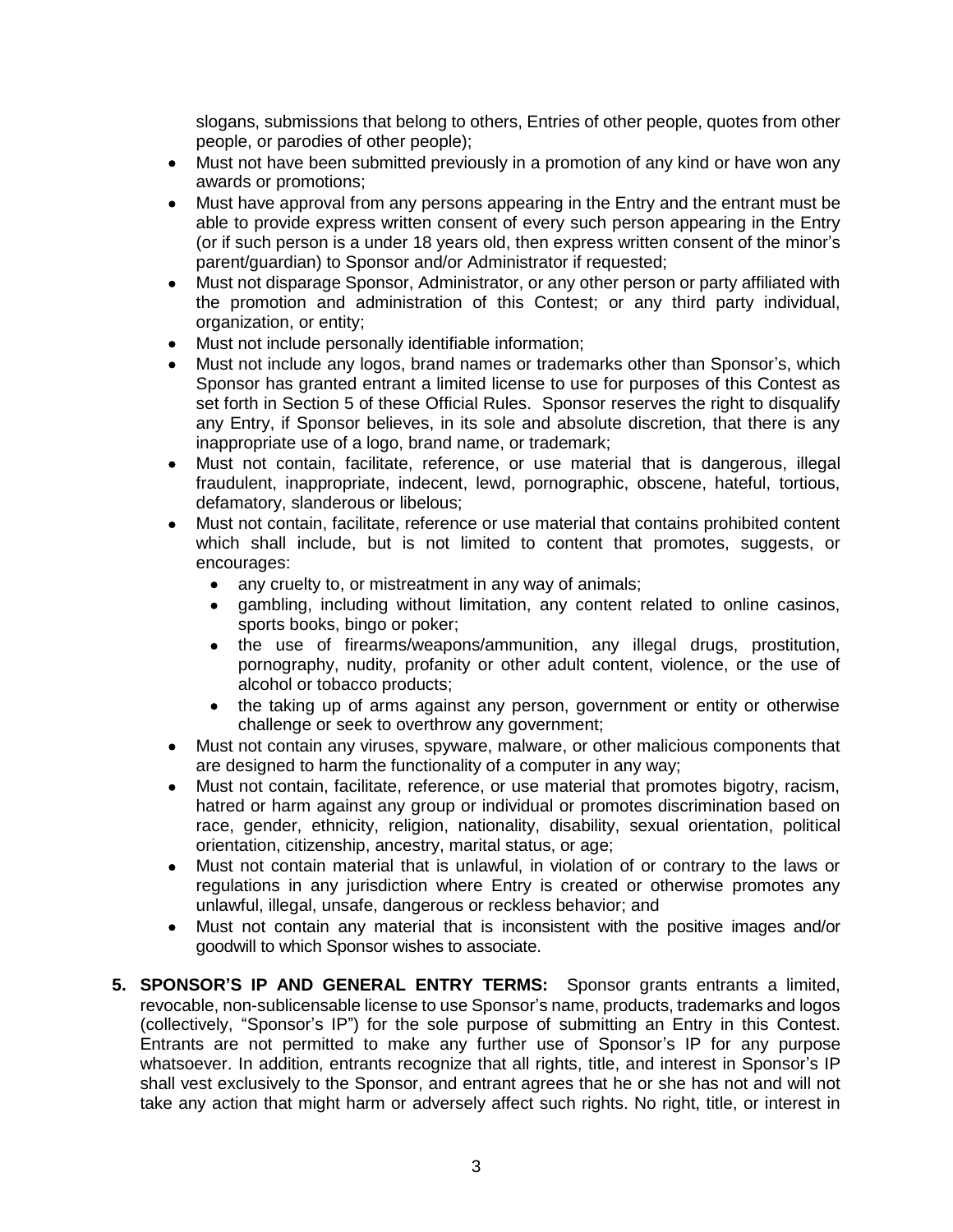and to the Sponsor's IP except for the limited license granted to entrant in these Official Rules is transferred or created. Each entrant further acknowledges and agrees that Sponsor's IP rights are valid and enforceable, and that entrant shall do nothing to challenge the validity or enforceability of Sponsor's IP in any forum. Entrants agree that the use of Sponsor's IP is permitted only for the purpose of making an Entry in this Contest, and that any use of Sponsor's IP (whether in the Entry or otherwise) beyond this scope infringes the rights of Sponsor and will result in irreparable harm to Sponsor.

Each entrant retains ownership of his/her Entry. Each entrant hereby grants to Sponsor and its affiliated companies and designated agents a non-exclusive, transferable, perpetual, irrevocable, royalty free, unconditional, fully paid license and right to (a) post and to make, have made, use, copy, reproduce, modify, and create derivative works of any materials provided by the entrant with the entrant's Entry or otherwise through the Contest ("Contest Materials"), (b) to publicly perform or display, import, broadcast or transmit, distribute (directly and indirectly) license, offer to sell and sell, rent, lease, or lend copies of the materials (and derivative works thereof), and (c) to sublicense to third parties the foregoing rights, including the right to sublicense to further third parties. This license expressly includes a right (but not the obligation) for Sponsor to modify Entries to remove any third party intellectual property (or to modify Entries for any purpose whatsoever at Sponsor's sole discretion).

Additionally, each entrant consents to the use of the name, statements, photographs, videos, voice recordings and likenesses of himself/herself and any other person appearing in the Contest Materials for publicity purposes, as well as any other purpose associated with the Contest.

Once an Entry is entered into the Contest, any such posting will be deemed made at the direction of the entrant within the meaning of the Digital Millennium Copyright Act and the Communications Decency Act. EACH ENTRANT REPRESENTS, UNDERSTANDS AND ACKNOWLEDGES THAT HE/SHE WILL NOT BE PAID FOR OR RECEIVE ANY FORM OF COMPENSATION OR ROYALTY (OTHER THAN THE PRIZES STATED HEREIN IF SELECTED AS A WINNER) IN EXCHANGE FOR GRANTING SPONSOR THE NON-EXCLUSIVE LICENSE RIGHTS OR FOR ANY SUBSEQUENT USE OF SUCH ENTRY BY SPONSOR. If requested, entrant will sign any documentation that may be required for Sponsor or its designees to make use of the non-exclusive rights entrant is granting to use the Entry.

**6. JUDGING:** At the conclusion of the Contest Period, all eligible Entries will be judged by qualified judges selected by Sponsor in its sole discretion ("Judges"). The Judges will score each Entry according to the following weighted criteria: (i) "Originality": 30%; (ii) "Quality": 30%; and (iii) "Creativity": 40%. All of these factors determine the Entry's overall "Judges' Score". The one (1) Entry that receives the highest Judges' Score will be the potential Grand Prize winner, and then next ten (10) Entries that receive the highest Judges' Score will be the potential First Prize winners. In the event of any ties, the highest score in criteria (i) "Creativity" will be used to break any ties. If there is still a tie, the tied Entries will be re-judged to determine the winner. If the winner is found to be ineligible or does not comply with these Official Rules, such entrant will be disqualified and the Entry with the next-highest Judge's Score will be named the potential winner. Administrator's, Judge's and Sponsor's decisions shall be final and binding in all matters pertaining to the judging and selection of the winner.

## **7. PRIZES AND APPROXIMATE RETAIL VALUE ("ARV"):**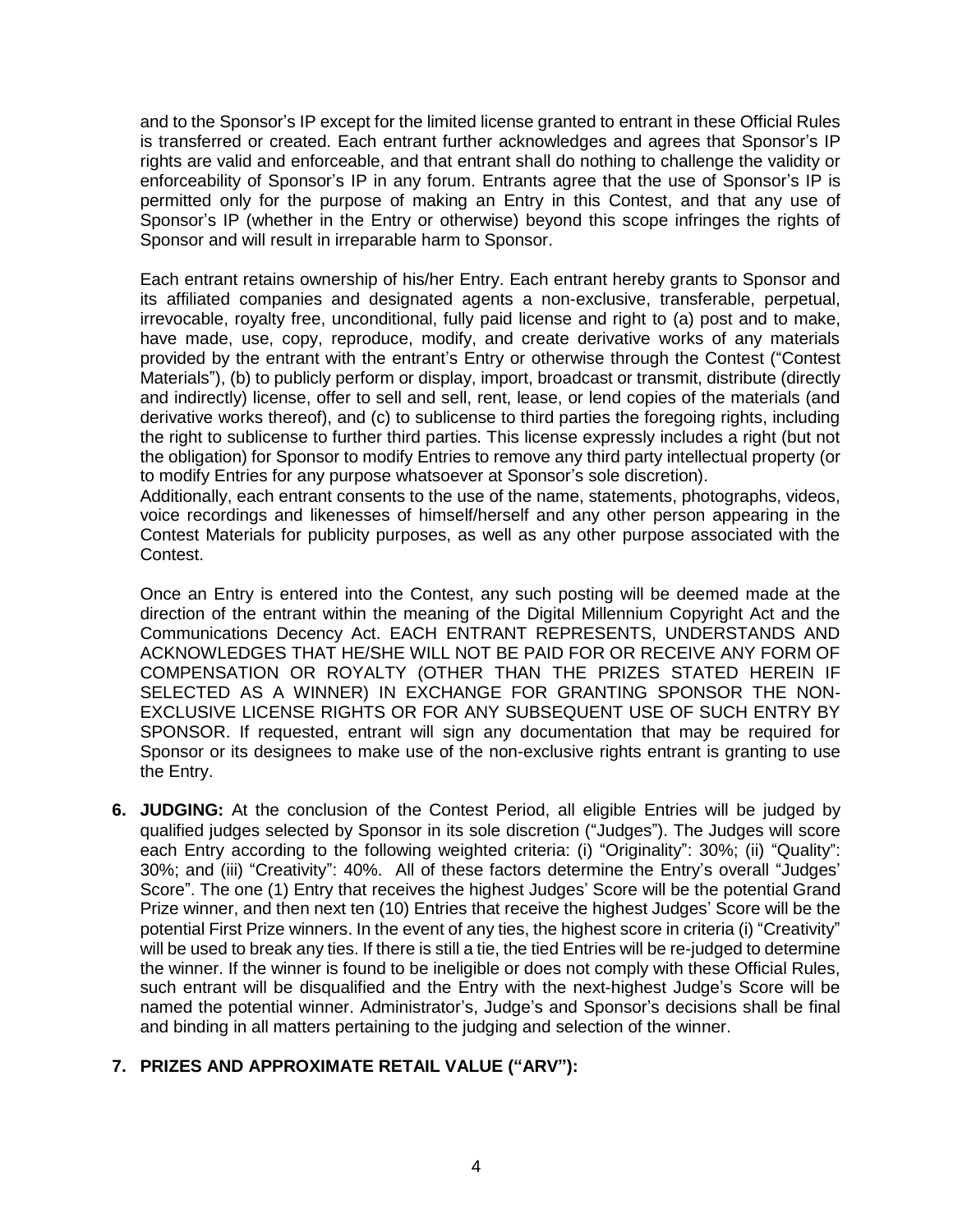- **A. Grand Prize (1):** The Grand Prize is 300,000 IHG Rewards points ("Grand Prize"). There will be one (1) Grand Prize. The ARV of the Grand Prize is \$1,200 USD.
- **B. First Prizes (10):** Each First Prize is 3,000 IHG Rewards points ("First Prize"). There will be ten (10) First Prizes. The ARV of each First Prize is \$12 USD.
- **C. General Prize Restrictions and Limitations:** Total ARV of all prizes is \$1,320 USD. In no event will more than the stated number of prizes be awarded. There is a limit of one (1) prize per person. No prize substitution, cash redemption, or exchange will be allowed, except by Sponsor, who reserves the right to substitute a prize of equal or greater value in case of unavailability of a prize or force majeure. Prizes are nontransferable. Terms and conditions of points apply. Visit <https://www.ihg.com/content/us/en/customer-care/member-tc#rewardnights> for information. Points may be redeemed in any manner consistent with the IHG® Rewards Membership Terms and Conditions.NOTE: A winner must have a valid IHG® Rewards account ("Account") number in order to claim and receive a prize. If a winner does not already have an Account, he or she must visit http://www.ihg.com/hotels/us/en/rewardsclub/home and following the links and instructions to create an Account, at no cost. Multiple entrants are not permitted to enter using the same email address or Account.
- **8. HOW TO CLAIM THE PRIZE**: On or about January 10, 2022, the potential winners will be notified via Direct Message on Twitter if a winning Entry was posted on Twitter or via a comment to the winning Entry on Instagram if the winning Entry was posted on Instagram (the "Notification"). The potential winner must then respond to the Notification within three (3) calendar days and provide his/her complete first and last name (no initials), street address (no PO Boxes), city, state/province/territory, Zip/Postal Code, valid e-mail address, and date of birth, and any other information requested by Administrator.

The Grand Prize winner will be required to execute an Affidavit of Eligibility, a Liability Release (or Declaration of Eligibility/Liability) and (where imposing such condition is legal) a Publicity Release (collectively, "Prize Claim Documents") within five (5) business days from the date that the e-mail containing the documents is sent to the winner. If the potential Grand Prize winner fails or refuses to sign and return all Prize Claim Documents within the five (5) business day time period, the potential winner may be disqualified, at the Sponsor's sole discretion. Each winner shall be solely responsible for payment of any and all applicable federal, state, provincial, territorial, and local taxes. All other costs and expenses not expressly set forth herein shall be solely a winner's responsibility.

If the potential winner is disqualified, found to be ineligible or not in compliance with these Official Rules, declines to accept a prize or, if Sponsor or its authorized designee is unable to contact the potential winner, or a prize is returned undeliverable, the prize may be forfeited, and in the Sponsor's sole discretion, the forfeited prize may be awarded to the entrant with the Entry that received the next-highest Judge's Score, as determined by Sponsor in its sole and absolute discretion.

The potential winner may be required to furnish proof of identification. Sponsor is not responsible for any winner's privacy or spam filter settings which may divert any Contest message or e-mail, including any Notification, to a spam or junk folder. The prizes will only be awarded to verified winners. Contest Entities shall not be held responsible for any delays in awarding a prize for any reason.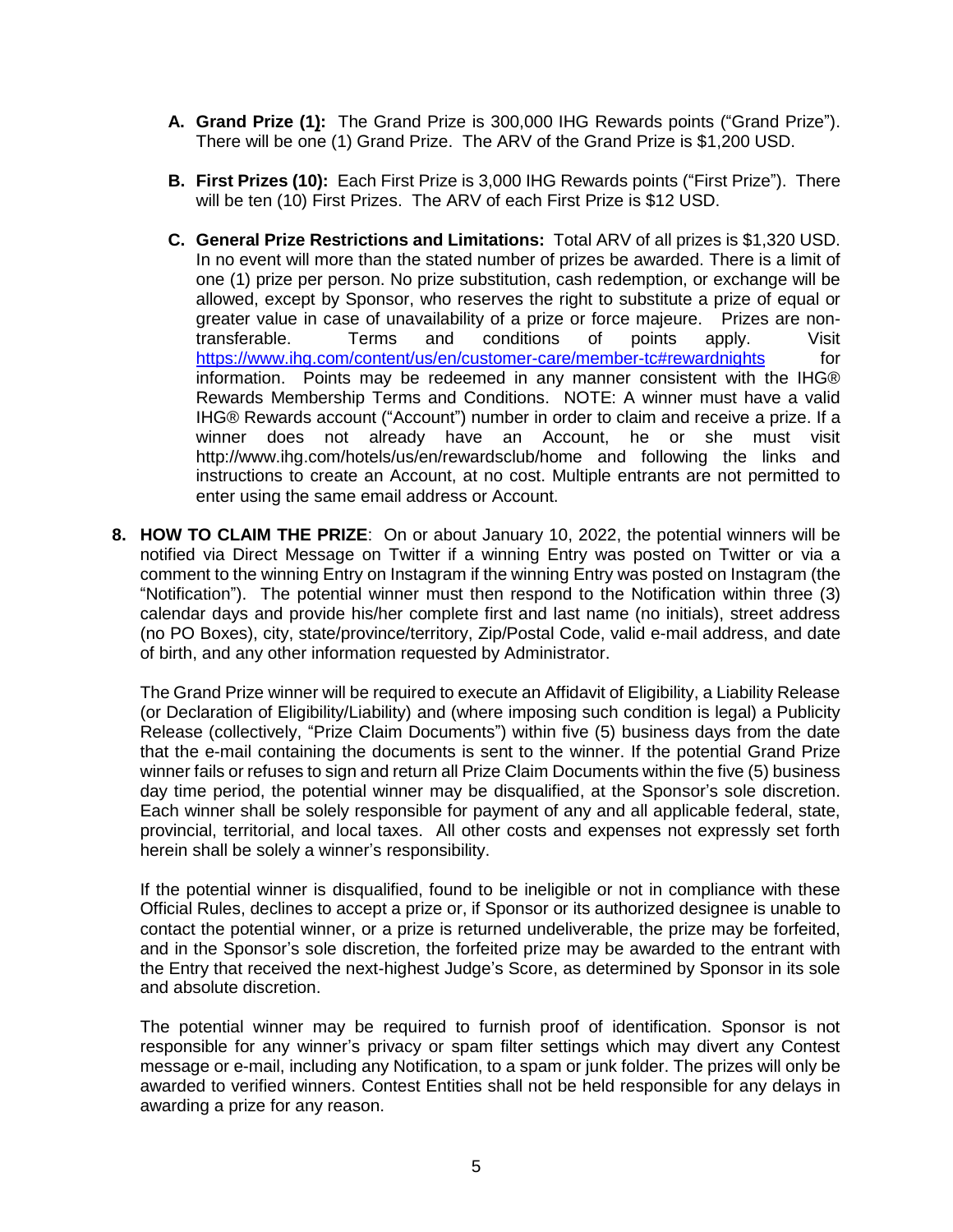GRAND PRIZE WINNER WILL BE ISSUED A FORM 1099 OR W8/1042, AS APPROPRIATE, FOR TAX PURPOSES IN THE AMOUNT OF THE ACTUAL RETAIL VALUE OF THE PRIZE AND MUST SUBMIT HIS OR HER SOCIAL SECURITY OR SOCIAL INSURANCE NUMBER, AS APPROPRIATE, AS REQUIRED BY LAW. ALL FEDERAL, STATE, PROVINCIAL, TERRITORIAL, AND LOCAL TAXES IMPOSED ON THE ACCEPTANCE OF THE PRIZE ARE SOLELY THE RESPONSIBILITY OF THE WINNERS.

**9. LIMITATION OF LIABILITY:** By participating in this Contest, entrants agree that the Contest Entities, Twitter, Instagram, and their respective affiliates, subsidiaries, representatives, consultants, contractors, legal counsel, advertising, public relations, promotional, fulfillment and marketing agencies, website providers, Web masters and their respective officers, directors, employees, representatives, designees and agents ("Released Parties") are not responsible for lost, late, incomplete, stolen, misdirected, postage due, or undeliverable email Notifications or postal mail; or for any computer, telephone, satellite, cable, network, electronic or Internet hardware or software malfunctions, failures, connections or availability; or garbled, corrupt or jumbled transmissions, service provider/Internet/website/use net accessibility, availability or traffic congestion; or any technical, mechanical, printing, or typographical or other error; or unauthorized human intervention; or the incorrect or inaccurate capture of registration information; or the failure to capture, or loss of, any such information. The Released Parties are not responsible for any incorrect or inaccurate information, whether caused by any website's users, tampering, hacking or by any of the equipment or programming associated with or utilized in the Contest. The Released Parties are not responsible for any injury or damage, whether personal or property, to participants or to any person's computer related to or resulting from participating in the Contest and/or accepting a prize. The Released Parties shall not be responsible or liable for Entries that are entered by any automated computer, program, mechanism or device, for any Entries in excess of the stated limit or for Entries that are late, forged, lost, misplaced, misdirected, tampered with, incomplete, deleted, damaged, garbled or otherwise not in compliance with the Official Rules, and all such Entries may, in Sponsor's sole discretion, be disqualified.

If, for any reason, an Entry is confirmed to have been erroneously deleted, lost or otherwise destroyed, corrupted or for any other reason not accepted as an Entry in the Contest, the entrant's sole remedy is to enter the Contest again to receive another Entry. If, for any reason, the Contest is not capable of running as planned, Sponsor reserves the right, at its sole discretion, to (A) cancel, terminate, modify or suspend the Contest and/or proceed with the Contest, including the selection of winner in a manner it deems fair and reasonable including the selection of the winner from among eligible Entries received prior to such cancellation, termination, modification or suspension and/or (B), as necessary, to modify these Official Rules to accommodate any changes in circumstances that affect Sponsor's ability to carry out or run the Contest as planned. In the event of an inconsistency between these Official Rules and any disclosure or other statement contained in any Contest-related materials, including without limitation, a Contest entry form or any point-of-sale, radio, television, print, or online advertising, these Official Rules will prevail and govern.

By entering the Contest, each entrant agrees: (i) to be bound by these Official Rules and by all applicable laws and by the decisions of Sponsor and Administrator, which shall be binding and final; (ii) to waive any rights to claim ambiguity with respect to these Official Rules; (iii) to waive all of his/her rights to bring any claim, action or proceeding against any of the Released Parties in connection with the Contest; and (iv) to forever and irrevocably agree to release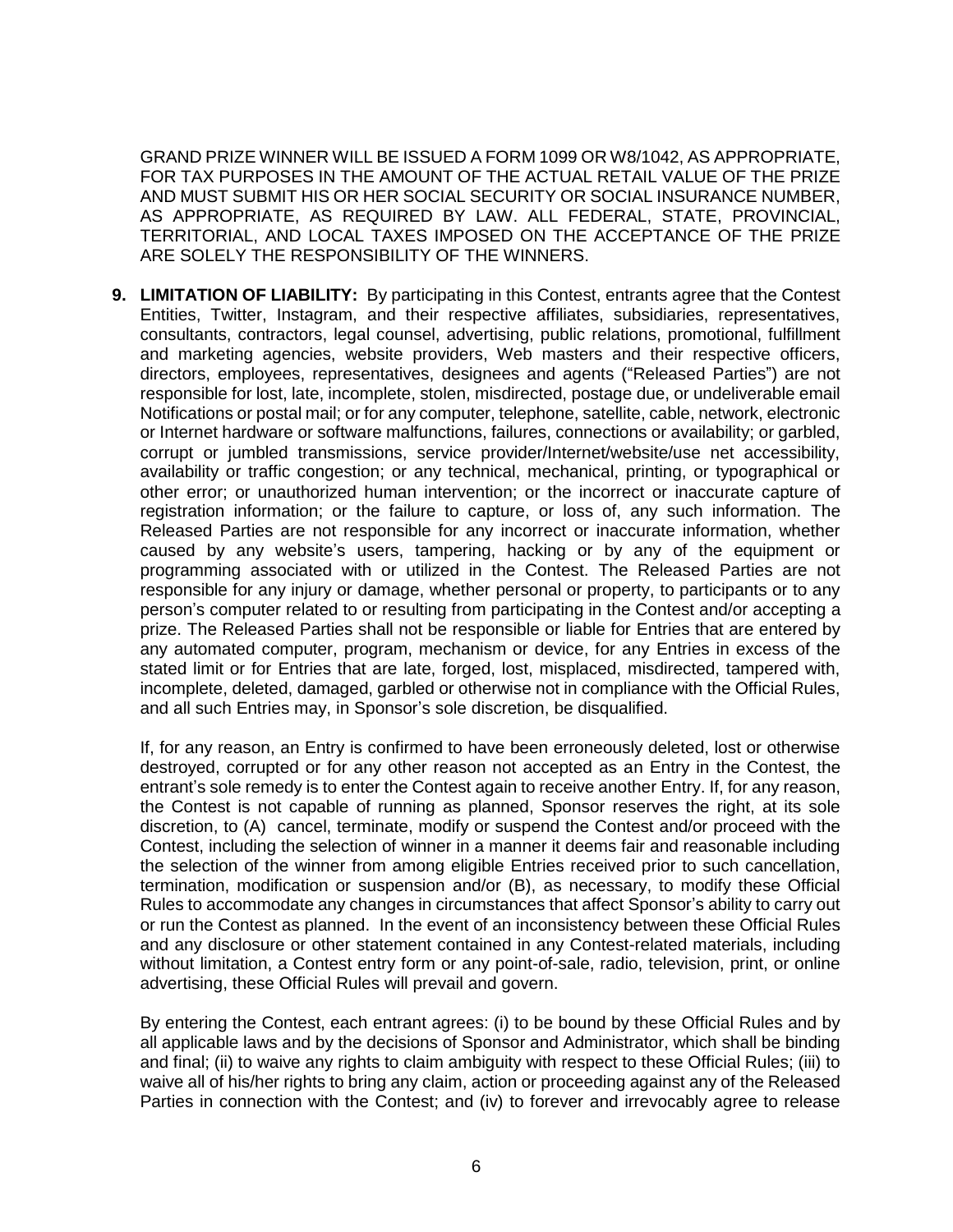and hold harmless each of the Released Parties from any and all claims, lawsuits, judgments, causes of action, proceedings, demands, fines, penalties, liability, costs and expenses (including, without limitation, reasonable outside attorneys' fees) that may arise in connection with: (a) the Contest, including but not limited to any Contest-related activity or element thereof, and the entrant's Entries, participation or inability to participate in the Contest, (b) the violation of any third-party privacy, personal, publicity or proprietary rights, (c) typographical or printing errors in these Official Rules or any Contest materials, (d) acceptance, attendance at, receipt, travel related to, participation in, delivery of, possession, defects in, use, non-use, misuse, inability to use, loss, damage, destruction, negligence or willful misconduct in connection with the use of a prize, (e) any change in a prize due to unavailability or due to reasons beyond Sponsor's control, including but not limited to by reason of any acts of God, any action(s), regulation(s), order(s) or request(s) by any governmental or quasigovernmental entity (whether or not such action(s), regulation(s), order(s) or request(s) prove(s) to be invalid), equipment failure, threatened or actual terrorist acts, earthquake, war, fire, flood, explosion, unusually severe weather, hurricane, embargo, labor dispute or strike (whether legal or illegal), labor or material shortage, transportation interruption of any kind, work slow-down, civil disturbance, insurrection, riot or any other cause beyond any of the Released Parties' control, or as otherwise permitted in these Official Rules, (f) any interruptions in or postponement, cancellation or modification of the Contest, (g) human error, (h) incorrect or inaccurate transcription, receipt or transmission of any part of any Entry (including, without limitation, the registration information or any parts thereof), (i) any technical malfunctions or unavailability of any website or any telephone network, computer system, computer online system, mobile device, computer timing and/or dating mechanism, computer equipment, software, or Internet service provider, or mail service utilized by any of the Released Parties or by an entrant, (j) interruption or inability to access the Contest, any other Contest-related websites or any online service via the Internet due to hardware or software compatibility problems, (k) any damage to entrant's (or any third person's) equipment used to access the Contest and/or its contents related to or resulting from any part of the Contest, (l) any lost/delayed data transmissions, omissions, interruptions, defects, and/or any other errors or malfunctions, (m) any late, lost, stolen, mutilated, misdirected, delayed, garbled, corrupted, destroyed, incomplete, undeliverable or damaged Entries, (n) any wrongful, negligent, or unauthorized act or omission on the part of any of the Released Parties, (o) lost, late, stolen, misdirected, damaged or destroyed prizing (or any element thereof), or (p) the negligence or willful misconduct by entrant.

WITHOUT LIMITING THE FOREGOING, EVERYTHING REGARDING THIS CONTEST, INCLUDING THE PRIZES, ARE PROVIDED "AS IS" WITHOUT WARRANTY OF ANY KIND, EITHER EXPRESS OR IMPLIED, INCLUDING BUT NOT LIMITED TO, THE IMPLIED WARRANTIES OF MERCHANTABILITY, FITNESS FOR A PARTICULAR PURPOSE OR NON-INFRINGEMENT. SOME JURISDICTIONS MAY NOT ALLOW THE LIMITATIONS OR EXCLUSIONS OF LIABILITY FOR INCIDENTAL OR CONSEQUENTIAL DAMAGES OR EXCLUSIONS OF IMPLIED WARRANTIES, SO SOME OF THE ABOVE LIMITATIONS OR EXCLUSIONS MAY NOT APPLY. Check local laws for any restrictions or limitations regarding these limitations or exclusions.

**10. DISPUTES: THIS CONTEST IS GOVERNED BY, AND WILL BE CONSTRUED IN ACCORDANCE WITH, THE LAWS OF THE STATE OF MICHIGAN, AND THE FORUM AND VENUE FOR ANY DISPUTE SHALL BE IN THE COUNTY OF OAKLAND, MICHIGAN. IF THE CONTROVERSY OR CLAIM IS NOT OTHERWISE RESOLVED THROUGH DIRECT DISCUSSIONS OR MEDIATION, IT SHALL THEN BE RESOLVED BY FINAL AND BINDING ARBITRATION ADMINISTERED BY TJAMS IN ACCORDANCE WITH ITS**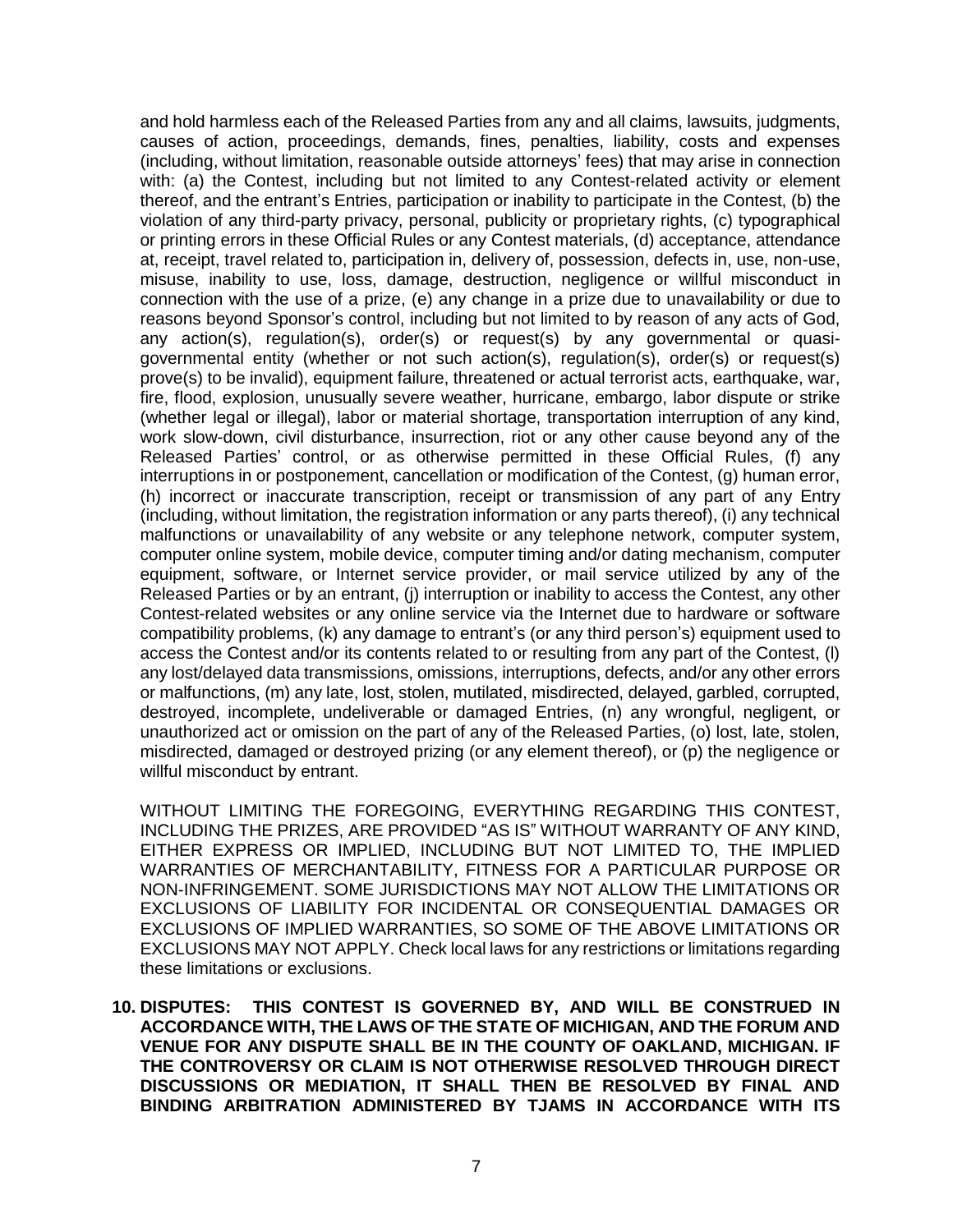**ARBITRATION RULES AND PROCEDURES OR SUBSEQUENT VERSIONS THEREOF ("JAMS RULES"). THE JAMS RULES FOR SELECTION OF AN ARBITRATOR SHALL BE FOLLOWED, EXCEPT THAT THE ARBITRATOR SHALL BE EXPERIENCED AND LICENSED TO PRACTICE LAW IN MICHIGAN. ALL PROCEEDINGS BROUGHT PURSUANT TO THIS PARAGRAPH WILL BE CONDUCTED IN OAKLAND COUNTY, MICHIGAN. THE REMEDY FOR ANY CLAIM SHALL BE LIMITED TO ACTUAL DAMAGES, AND IN NO EVENT SHALL ANY PARTY BE ENTITLED TO RECOVER PUNITIVE, EXEMPLARY, CONSEQUENTIAL OR INCIDENTAL DAMAGES, INCLUDING ATTORNEY'S FEES OR OTHER SUCH RELATED COSTS OF BRINGING A CLAIM, OR TO RESCIND THIS AGREEMENT OR SEEK INJUNCTIVE OR ANY OTHER EQUITABLE RELIEF. ANY DEMAND FOR ARBITRATION MUST BE FILED WITHIN ONE (1) YEAR OF THE TIME THE CAUSE OF ACTION ACCRUED, OR THE CAUSE OF ACTION SHALL BE FOREVER BARRED.**

Further, entrants hereby waive all rights, to: (i) claim punitive, exemplary, special, incidental, indirect and consequential damages and any other damages (whether due to negligence or otherwise), other than for actual out-of-pocket costs; and (ii) have damages multiplied or otherwise increased. Entrants agree that the rights and obligations of any entrant and/or Contest Entities and/or any other party shall be resolved individually, without resort to any form of class action.

- **11. PRIVACY POLICY:** Sponsor's privacy policy is available at https://www.ihg.com/content/us/en/customer-care/privacy\_statement.
- **12. PUBLICITY RIGHTS:** By participating in this Contest, each entrant agrees to allow the Sponsor and Sponsor's designee the perpetual right to use his/her name, address (city and state), biographical information, likeness, picture and other information and content provided in connection with the Contest for promotion, trade, commercial, advertising and publicity purposes in all media worldwide including, but not limited to, on television and the Internet, without notice, review or approval and without additional compensation, except where prohibited by law.
- **13. NATURE OF RELATIONSHIP/WAIVER OF EQUITABLE RELIEF:** Each entrant hereby acknowledges and agrees that the relationship between the entrant and the Contest Entities is not a confidential, fiduciary or other special relationship, and that the entrant's decision to provide the entrant's Entry to Sponsor for purposes of the Contest does not place the Contest Entities in a position that is any different from the position held by members of the general public with regard to elements of the entrant's Entry. Each entrant understands and acknowledges that the Contest Entities have wide access to ideas, stories, designs and other literary materials, and that new ideas are constantly being submitted to it or being developed by their own employees. Each entrant also acknowledges that many ideas, photos or videos may be competitive with, similar or identical to the Entry and/or each other in theme, idea, format or other respects. Each entrant acknowledges and agrees that such entrant will not be entitled to any compensation as a result of any Contest Entity's use of any such similar or identical material. Each entrant acknowledges and agrees that the Contest Entities do not now and shall not have in the future any duty or liability, direct or indirect, vicarious, contributory, or otherwise, with respect to the infringement or protection of the copyright in and to the Entry. Finally, each entrant acknowledges that, with respect to any claim by entrant relating to or arising out of a Contest Entity's actual or alleged exploitation or use of any Entry or other material submitted in connection with the Contest, the damage, if any, thereby caused to the applicable entrant will not be irreparable or otherwise sufficient to entitle such entrant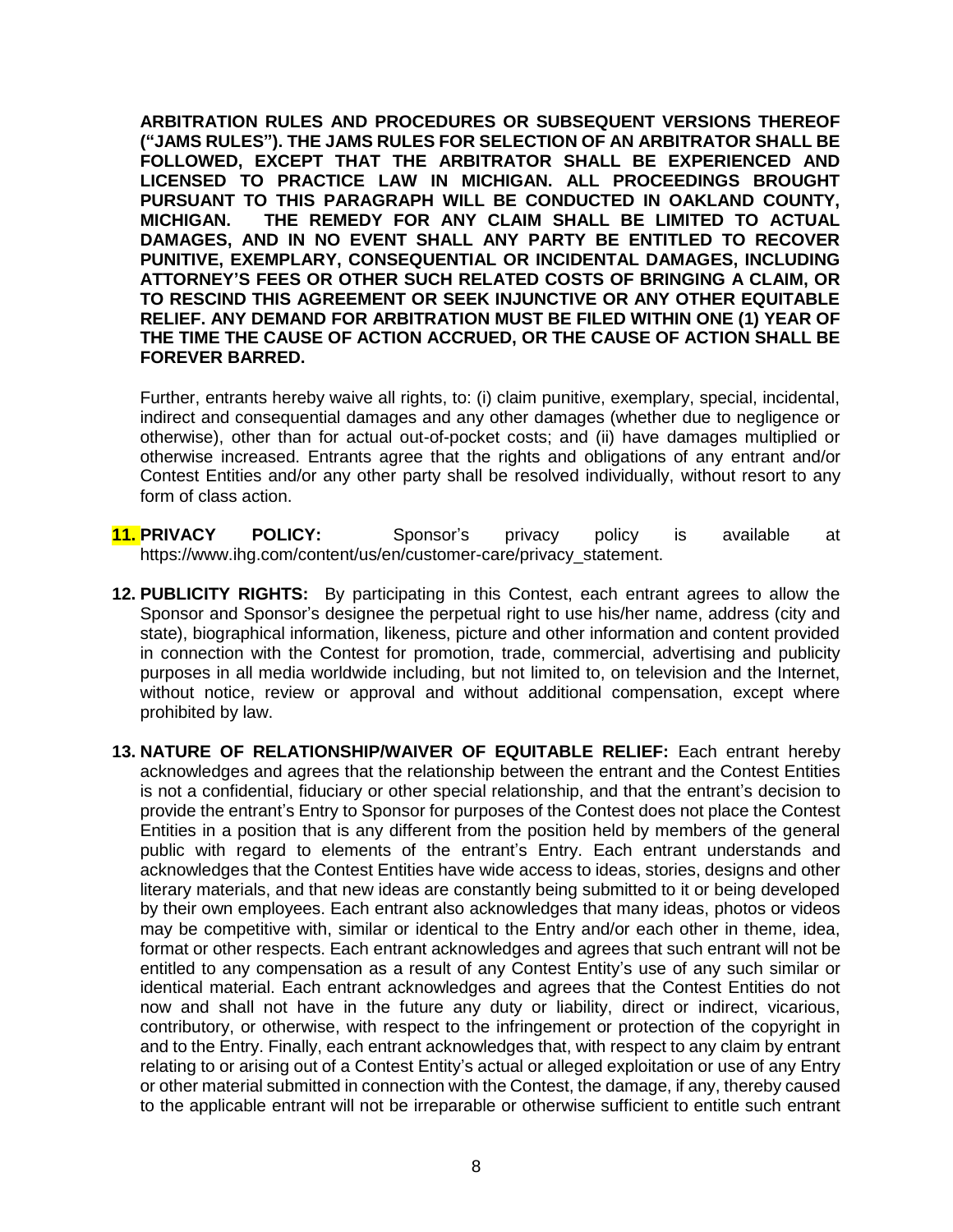to seek injunctive or other equitable relief and entrant's rights and remedies in any such event shall be strictly limited to the right to recover damages, if any, in an action at law.

- **14. NO OBLIGATION TO USE:** Sponsor shall have no obligation (express or implied) to use any Entry, or to otherwise exploit any Entry or, if commenced, to continue the distribution or exploitation thereof, and Sponsor may at any time abandon the use of any Entry for any reason, with or without legal justification or excuse, and entrants shall not be entitled to any damages or other relief by reason thereof.
- **15. DATES & DEADLINES/ANTICIPATED NUMBER OF ENTRANTS:** Because of the unique nature and scope of the Contest, Sponsor reserves the right, in addition to those other rights reserved herein, to modify any date(s) or deadline(s) set forth in these Official Rules or otherwise governing the Contest. Sponsor cannot accurately predict the number of entrants who will participate in the Contest.
- **16. FURTHER DOCUMENTATION:** If Sponsor shall desire to secure additional assignments, certificates of engagement for the Entry or other documents as Sponsor may reasonably require in order to effectuate the purposes and intents of these Official Rules, then each entrant agrees to sign the same upon Sponsor's request therefor.
- **17. GENERAL:** Any attempted form of participation in this Contest other than as described herein is void. If it is discovered or suspected in Sponsor's sole and absolute discretion that a entrant has registered, entered, or attempted to register or enter the Contest using multiple e-mail addresses, identities, proxy servers or like methods, all of that entrant's entries will be declared null and void, and that entrant will be ineligible to participate or win a prize. In the event of a dispute as to the identity of the winner, the winning Entry will be declared made by the authorized account holder of the e-mail address associated with the Twitter/Instagram account used to submit the Entry. The "authorized account holder" is defined as the natural person who is assigned an e-mail address by an Internet access provider, online service provider or other organization responsible for assigning e-mail addresses for the domain associated with the submitted e-mail address. Each entrant may be required to show proof of being an authorized account holder. Sponsor and Administrator reserve the right to disqualify any individual found, in its sole opinion, to be tampering with the operation of the Contest, to be acting in violation of these Official Rules or to be acting in an unsportsmanlike manner or with the intent to disrupt the normal operation of a Contest. Any use of robotic, automatic, macro, programmed, third-party or like methods to participate in the Contest will void any attempted participation effected by such methods and the disqualification of the individual utilizing the same. **CAUTION AND WARNING: ANY ATTEMPT TO DELIBERATELY DAMAGE ANY WEBSITE OR TO UNDERMINE THE LEGITIMATE OPERATION OF THIS CONTEST IS A VIOLATION OF CRIMINAL AND CIVIL LAWS. SHOULD SUCH AN ATTEMPT BE MADE, THE SPONSOR RESERVES THE RIGHT TO SEEK DAMAGES OR OTHER REMEDIES FROM ANY SUCH PERSON(S) RESPONSIBLE FOR THE ATTEMPT TO THE FULLEST EXTENT PERMITTED BY LAW.** If any provision of these Official Rules or any word, phrase, clause, sentence or other portion thereof should be held unenforceable or invalid for any reason, then that provision or portion thereof shall be modified or deleted in such manner as to render the remaining provisions of these Official Rules valid and enforceable. The invalidity or unenforceability of any provision of these Official Rules will not affect the validity or enforceability of any other provision. Sponsor's and/or Administrator's interpretation of these Official Rules is final and binding in all matters related to the Contest. Sponsor's failure to enforce any term of these Official Rules shall not constitute a waiver of that provision and such provision shall remain in full force and effect. All Entries and/or